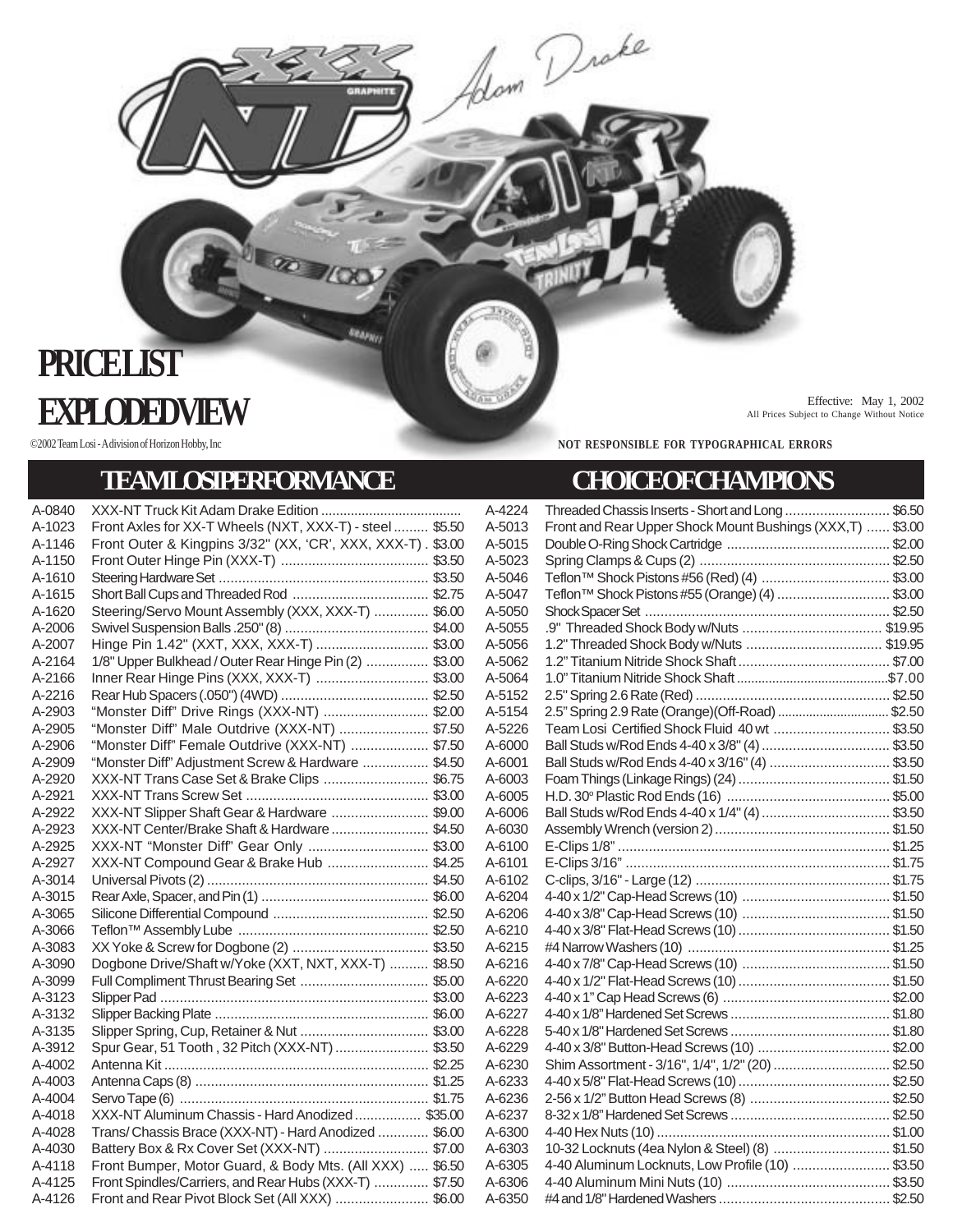

| A-6400 |                                                                      |        | Fury-NT Truck Body (.040) w/Masks (NT-Drake)  \$21.95       |
|--------|----------------------------------------------------------------------|--------|-------------------------------------------------------------|
| A-6401 |                                                                      | A-8200 |                                                             |
| A-6406 | 1/16" Pin Assort. - 5/16", 3/8", 7/16" (All) \$2.50 A-8351           |        |                                                             |
| A-6903 | 3/16" x 3/8" Teflon™-Sealed Bearings (2) \$5.50 A-9302               |        |                                                             |
| A-6907 |                                                                      |        |                                                             |
| A-6908 |                                                                      |        |                                                             |
| A-6912 |                                                                      |        |                                                             |
| A-6931 |                                                                      |        |                                                             |
| A-6951 |                                                                      |        |                                                             |
| A-7057 | Front Solid-Face Truck Wheels (Yellow/Drake)  \$6.50 A-9317          |        |                                                             |
| A-7157 | Rear Solid-Face Truck Wheels (Yellow/Drake) \$6.50 A-9325            |        |                                                             |
|        | A-7505R Front DIRECTIONAL Tires (Red) w/Foam Liners \$17.95 A-9331   |        | Pipe Mount "L" Wire & Hard. (for A-9332)  \$3.00            |
|        | A-7636R Rear STEP-PIN Truck Tires (Red) w/Foam Liners \$17.95 A-9332 |        |                                                             |
|        |                                                                      |        | XXX-NT Engine Mount Set w/ Hardware - Hard Anodized \$14.00 |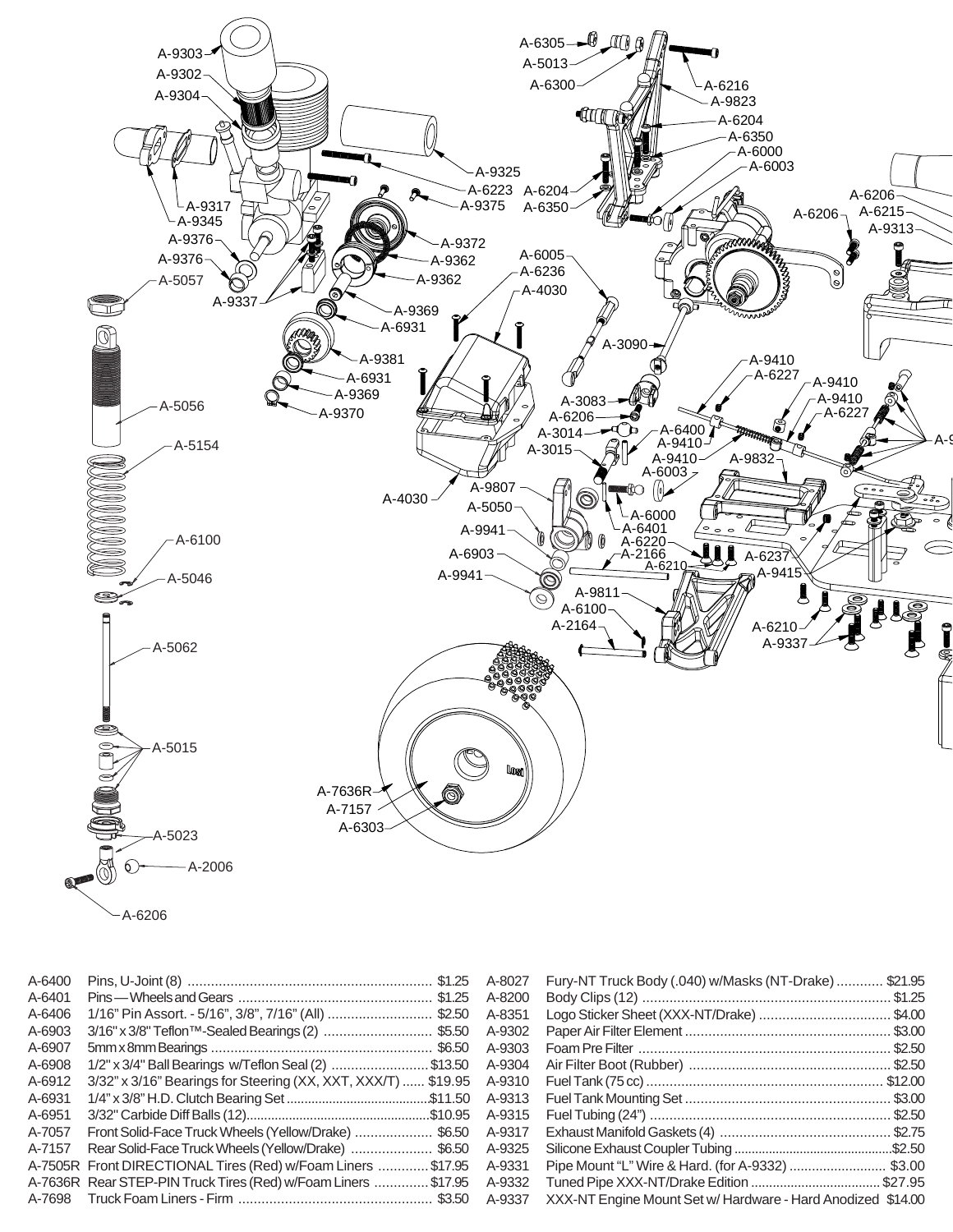

| A-9376 |                                                  |  |
|--------|--------------------------------------------------|--|
| A-9380 | 17 Tooth Clutch Bell - Machine Cut (All) \$9.50  |  |
| A-9381 | 18 Tooth Clutch Bell - Machine Cut (All) \$9.50  |  |
| A-9382 | 19 Tooth Clutch Bell - Machine Cut (All) \$9.50  |  |
| A-9383 | 20 Tooth Clutch Bell - Machine Cut (All)  \$9.50 |  |
| A-9409 |                                                  |  |
| A-9410 | Throttle/ Brake Linkage Set (XXX-NT)  \$11.00    |  |
| A-9411 |                                                  |  |

| A-9415 | XXX-N L Servo Mounts, Arms, & Switch Mount  \$4.50              |
|--------|-----------------------------------------------------------------|
| A-9710 | Graphite/Composite Front Suspension Arms (XXX-T) \$12.00        |
| A-9714 | Graphite Kickplate, Bulkhead, & Brace (XXX-NT)  \$16.00         |
| A-9722 | Graphite/Composite Front Shock Tower (XXX-T) \$9.95             |
| A-9807 |                                                                 |
| A-9811 | Graphite/Composite Rear Suspension Arms (XXX-NT)  \$13.95       |
| A-9823 | Graphite/Composite Rear Shock Tower (XXX-NT)  \$11.50           |
| A-9832 | Graphite/Composite Rear Pivot Block (XXX-NT)  \$6.00            |
| A-9941 |                                                                 |
| A-9956 | Aluminum Front Inner Pin Brace (all XXX) - Hard Anodized \$3.50 |
| A-9962 | Graphite/Composite Center Chassis Brace (XXX-NT)  \$17.00       |
|        |                                                                 |